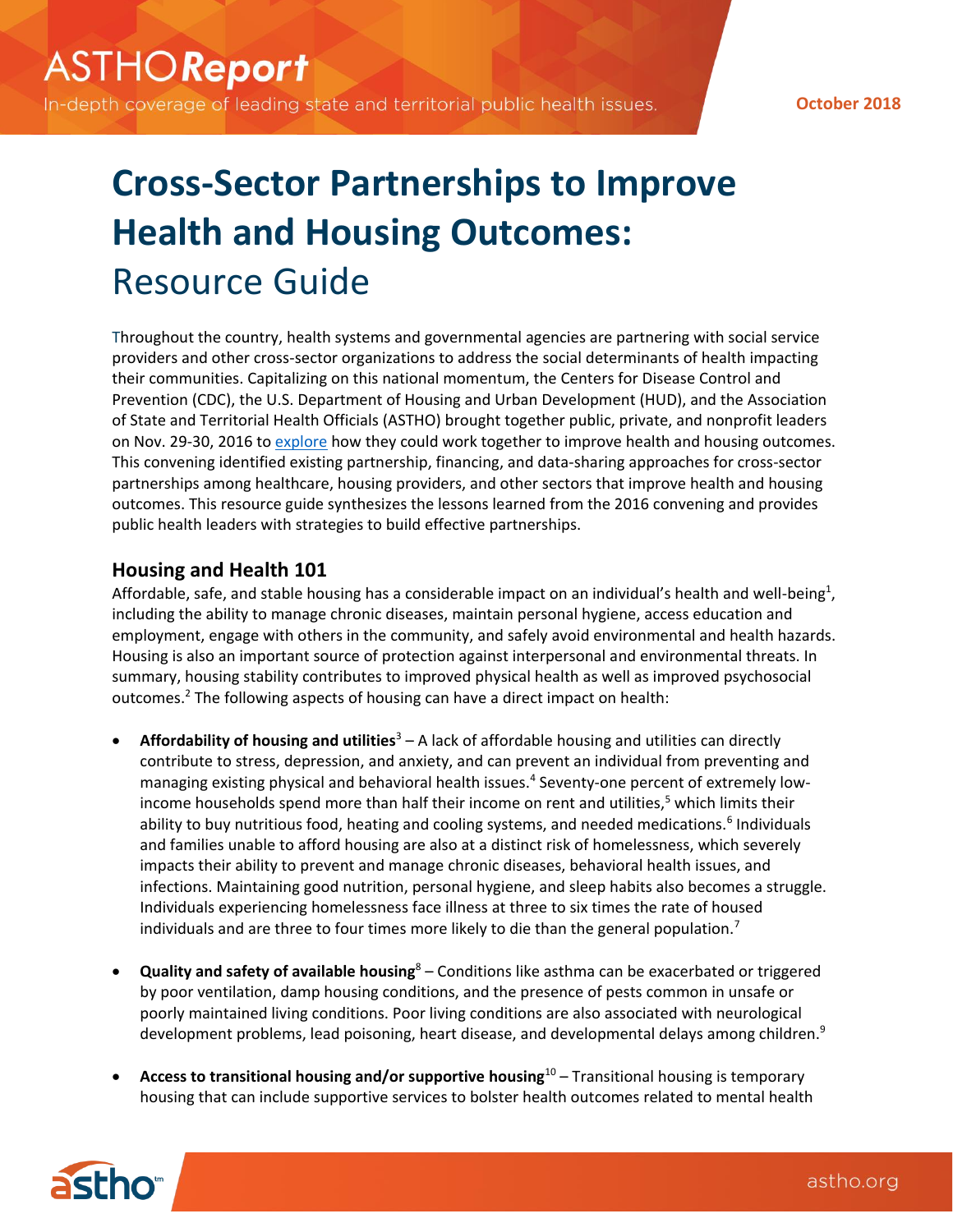conditions and substance use disorder, as well as co-occurring physical health needs. Transitional housing offers a safe and supportive environment for residents to build a community network, receive treatment for health issues, and overcome trauma.<sup>11</sup>

• **Neighborhood conditions**<sup>12</sup> – Neighborhood conditions can lead to or exacerbate exposure to physical injuries, respiratory infections, obesity, addiction, chronic disease, and unhealthy behaviors. Substandard neighborhood conditions include a lack of safe places to play and exercise, poor air quality, lack of access to nutritious foods, predatory lending businesses, crime, and advertisements promoting tobacco and alcohol use.<sup>13</sup> A neighborhood's social and economic conditions—for example, its availability of affordable housing, employment, transportation, and other key resources— inherently influence an individual's ability to support a healthy lifestyle.<sup>14</sup>

Housing can impact health outcomes for all individuals. However, the following populations experience the most dramatic impacts on their health due to a lack of affordable, quality housing:

• **Homeless populations**<sup>15</sup> – Individuals experiencing homelessness generally have high rates of chronic behavioral and physical health needs (including higher rates of infectious disease), and their extreme housing instability presents challenges accessing preventive services and establishing relationships with healthcare providers. For these reasons, people impacted by housing instability are also disproportionately high healthcare service utilizers, and are five times more likely to be admitted to hospitals than non-homeless individuals.<sup>16</sup> Housing instability can also contribute to an increase in use of high-cost services, such as utilizing emergency departments for health conditions or illnesses that could be handled in ambulatory or primary care settings.<sup>17</sup>

Health systems and other organizations have been able to reduce healthcare costs among chronically homeless populations by 38-72 percent by using a Housing First model, which helps connect individuals with permanent and stable housing and then provides other social and medical services as necessary.<sup>18</sup> For example, researchers in Portland, Oregon, analyzed Medicaid claims data among beneficiaries in affordable housing properties and found that there was a direct correlation between moving into affordable housing and spending less on healthcare. The average member spent 12 percent less on healthcare, which equates to \$48 savings per month. Housing stability and affordability contributed to a 20 percent increase in primary care visits and an 18 percent decrease in emergency room use.<sup>19</sup>

- **Children** Children living in unstable or temporary housing are exposed to environmental asthma and allergy triggers more so than those living in permanent housing. Treating asthma costs the United States \$56 billion per year and improving housing standards could be an effective preventative measure to reduce the prevalence of asthma and other allergens.<sup>20</sup> Housing instability has a profound impact on children's safety and developmental health as well. One recent study by Boston Medical Center found that children aged four and under in housing-unstable households had a 20 percent increased risk of hospitalization and 25 percent increased risk of developmental delays.<sup>21</sup>
- **Aging populations** Senior citizens often experience higher costs for healthcare as they age, and therefore face uncertain futures when making decisions about remaining in their own homes or paying for medication or healthcare services. The demand for home- and community-based services will increase as more individuals age into Medicare. Since these same services can play a role in

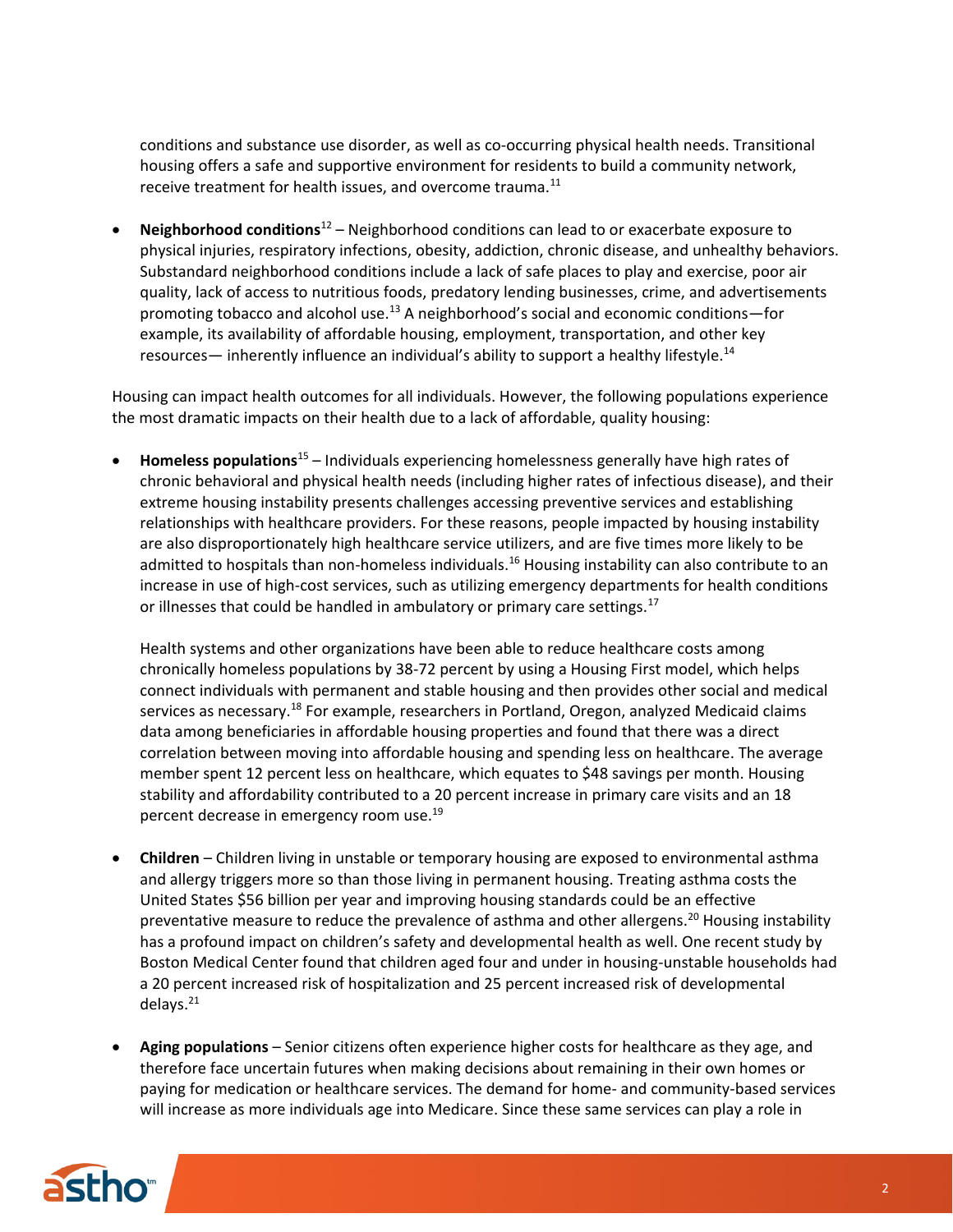preventing or delaying the onset of chronic illnesses, healthcare systems can avoid or minimize the high cost of disease treatment and high-cost assisted living and nursing care facilities by helping individuals safely stay in their homes and neighborhoods. $^{22}$ 

- **Low-income families and under-resourced communities**  Housing is often the single greatest expense for families: The U.S. Department of Labor Bureau of Labor Statistics reports that in 2017 families spent an average of 27 percent of their income before taxes on housing.<sup>23</sup> For individuals and families already struggling financially, housing affordability, neighborhood safety, and the availability of community resources can directly affect the ability to maintain steady employment, pursue education, and access essential resources.
- **Individuals living with HIV/AIDS –** Housing status is powerfully linked with the risk for HIV exposure and transmission, as well as with care and health difficulties for persons living with HIV/AIDS. There is also a strong connection between HIV status and poverty. According to the CDC, HIV prevalence in urban poverty areas are inversely related to annual household income.<sup>24</sup> In addition, research indicates that 40-70 percent of all persons living with HIV in the United States experience homelessness or housing instability at some point following their diagnosis.<sup>25</sup> Consistent research findings support efforts to increase housing stability as an effective structural intervention to improve HIV treatment effectiveness and outcomes. For example, Ryan White HIV/AIDS Program clients with unstable housing situations have lower rates of viral suppression compared to clients with stable or temporary housing. In 2016, 72 percent of individuals in unstable housing displayed viral suppression, versus 82 percent of individuals in stable housing.<sup>26</sup>
- **Racial and ethnic minority groups –** Communities of color are impacted by the legacy of racist social and housing policies, which continue to result in de facto segregation in almost all cities.<sup>27</sup> Research has found that racial segregation directly contributes to health disparities. Highly segregated communities have lower housing quality, higher poverty, and relatively poor job and educational opportunities, all of which lead to a disproportionate burden of stress, preventable disease, death, and disability.<sup>28,29</sup> Efforts to improve health and housing must address the social contexts and institutional barriers that perpetuate these inequities. For example, there are an estimated four million instances of housing discrimination each year in the rental market, illustrating the high barrier for individuals wanting to move between neighborhoods.<sup>30</sup> In addition, a practice known as "redlining", in which banks define desirable locations to invest and often deny mortgages or loans to less affluent neighborhoods, has historically targeted communities of color and created disparities in mortgage lending and home ownership among Black Americans.<sup>31</sup>

# **Elements of Strong Partnerships**

At the 2016 government agency convening, participants identified common strategies and windows of opportunity for health agencies to pursue new housing partnerships. The following section offers an overview of these promising practices, and additional resources are available to put recommendations into action.

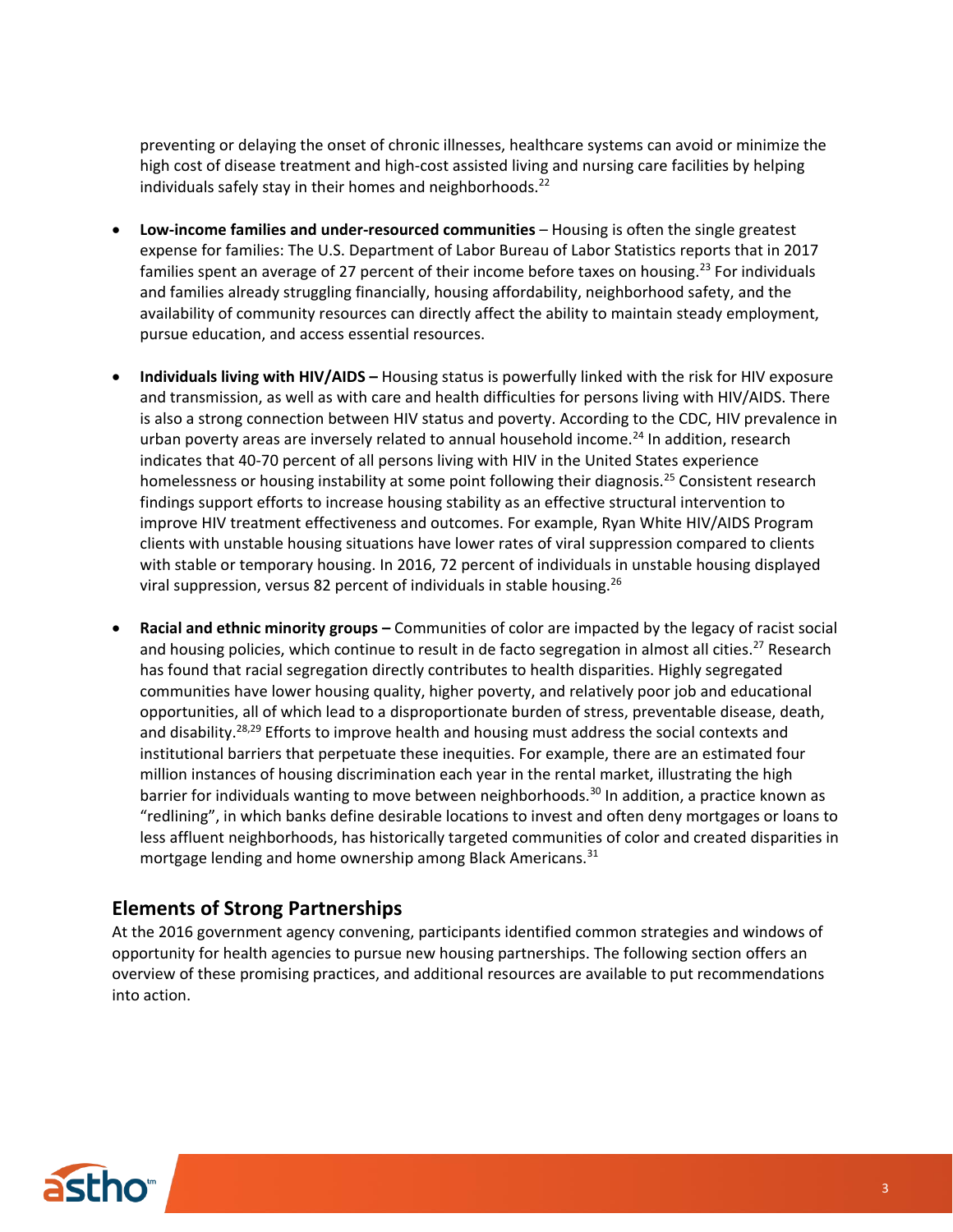## **Standardizing Language and Vision Across Partners**

Different sectors (e.g., public and private sectors; housing, healthcare, and public health sectors) often use different terminology and have different priorities for an issue, which can make partnership efforts difficult.

For example, the housing and real estate sectors operate along much longer timelines and invest for periods longer than the typical public health grant cycle. $32$ 

Further, public and private health insurers may not see the financial benefits of housing interventions since those cost savings may appear in other sectors as patients move between insurance providers. Lastly, these partners may all approach the concept of "population health" differently.

Public health leaders and other stakeholders may consider using "translators" that can help partners bridge language and cultural divides. Translators may come from a backbone entity or an intermediary group, or they may be someone who has worked in multiple sectors.

project?

#### Strategies to Build Effective Partnerships (Fig. 1)



#### **Questions to consider:**

1. What acronyms or lingo does my team use that may be specific to our field? 2. For which populations (e.g., geographic, demographic, patient populations) is my partner responsible? Which populations are impacting my partner's spending and resource allocation? 3. Is there someone either on my team or at my partner organization with a background in another sector who could provide background or terminology assistance? 4. What financial, political, social, or other limitations does my partner organization have that I may not? 5. Have I discussed the prioritization of resources with my partner organization on this

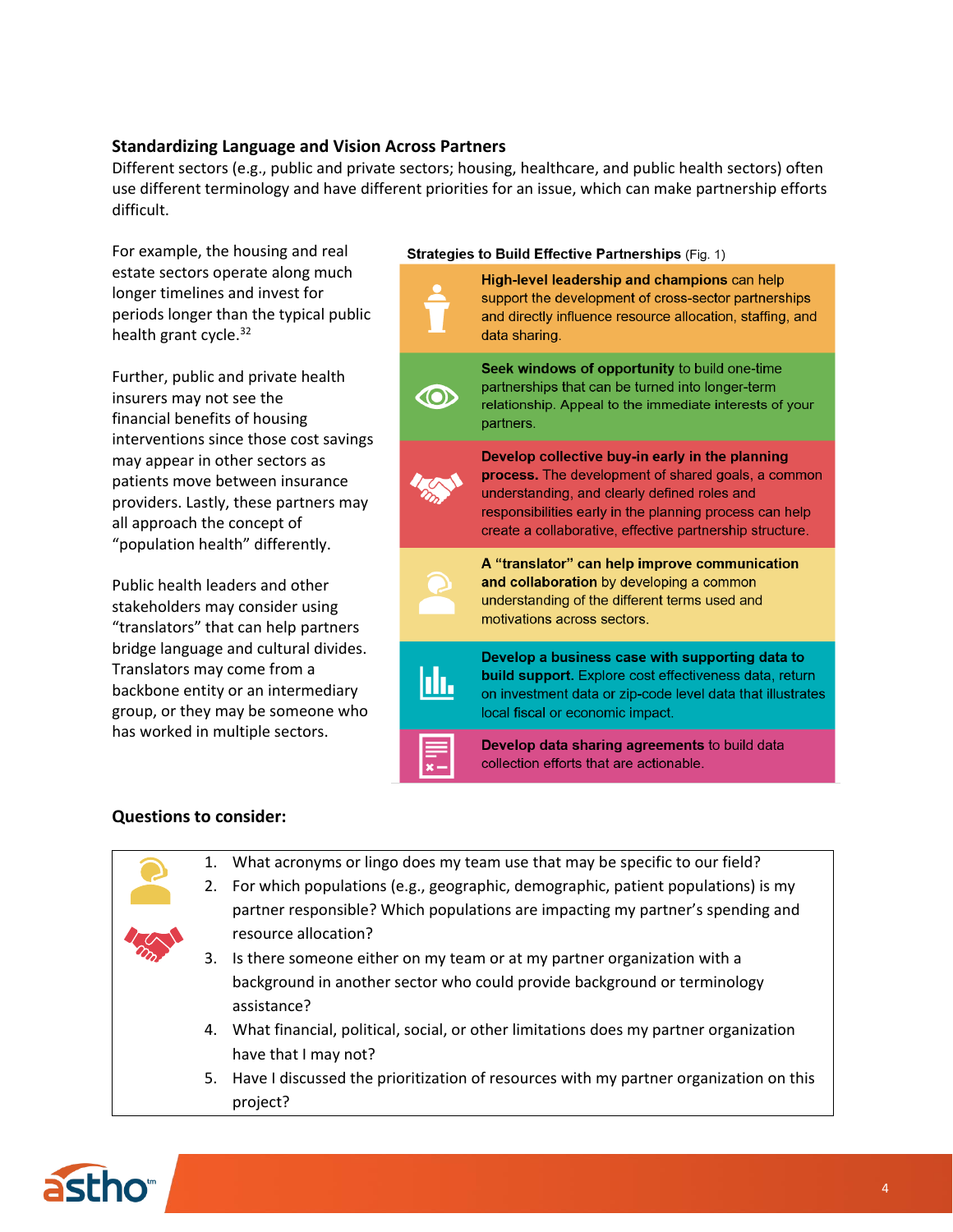*Case Example: [The Role of the Partnership Manager and Bridge-Builder in Oregon](http://www.amchp.org/programsandtopics/data-assessment/Documents/JPratt.Toolkit4Partnerships.2017.pdf)* – "It Takes a Neighborhood"—A Kaiser Permanente Northwest-funded Oregon initiative—led to the creation of the role of the Health Instigator. This full-time employee, funded by Kaiser Permanente, served as a "partnership manager" and worked to break through barriers and enhance the breadth and depth of community partnerships.

*Tool: [Maximizing Public Health Partnerships with Medicaid to Improve Health](http://www.astho.org/Maximizing-Public-Health-Partnerships-with-Medicaid/)* – ASTHO and the National Association of Medicaid Directors, with support from the de Beaumont Foundation, designed materials to improve the basic understanding of Medicaid and public health to facilitate collaboration. Tools include primers on how Medicaid and public health leaders can leverage mechanisms in Medicaidmanaged care and health homes to support population health goals.

*Tool: [Housing and Health Care: A Toolkit for Building Partnerships](http://www.leadingage.org/chps/housing-and-health-care-toolkit-building-partnerships)* – The LeadingAge Center for Housing Plus Services developed a toolkit focusing on housing interventions that support aging populations. The toolkit includes resources on how to explain the value of such partnerships to housing providers, such as how collaborations with health entities can support residents and maintain a well-managed property.

#### **Setting Mutually Agreeable and Realistic Expectations and Goals**

Take steps to understand the social, political, and economic context of the community where the intervention will take place, and then develop solutions based on existing evidence that correlates to the targeted population. Also, consider how your project team will engage community members in decisionmaking processes, and develop a plan to collect input on community health and housing priorities.

Formulate a project plan that outlines concrete action steps to be taken, and account for potential disruptions to the timeline. If no action steps are taken within a reasonable timeframe, partners may lose trust, interest, and traction. For example, if affordable housing developments encounter delays during the planning phase, investors may be unwilling to wait for these processes to be resolved and may move on to other investment opportunities. Further, some states and communities have achieved significant reductions in homelessness by establishing ambitious housing placement goals (or "surges"). $33$ 

Finally, ensure that the project's goal aligns with the community's needs and investors' interests. This strategic planning allows investors and other partners to share a vision and understand their roles even if there are delays. Further mitigate risk by developing a cadre of leaders and decision makers who will convene at least quarterly and engage in discussions to address challenges and ensure project sustainability.

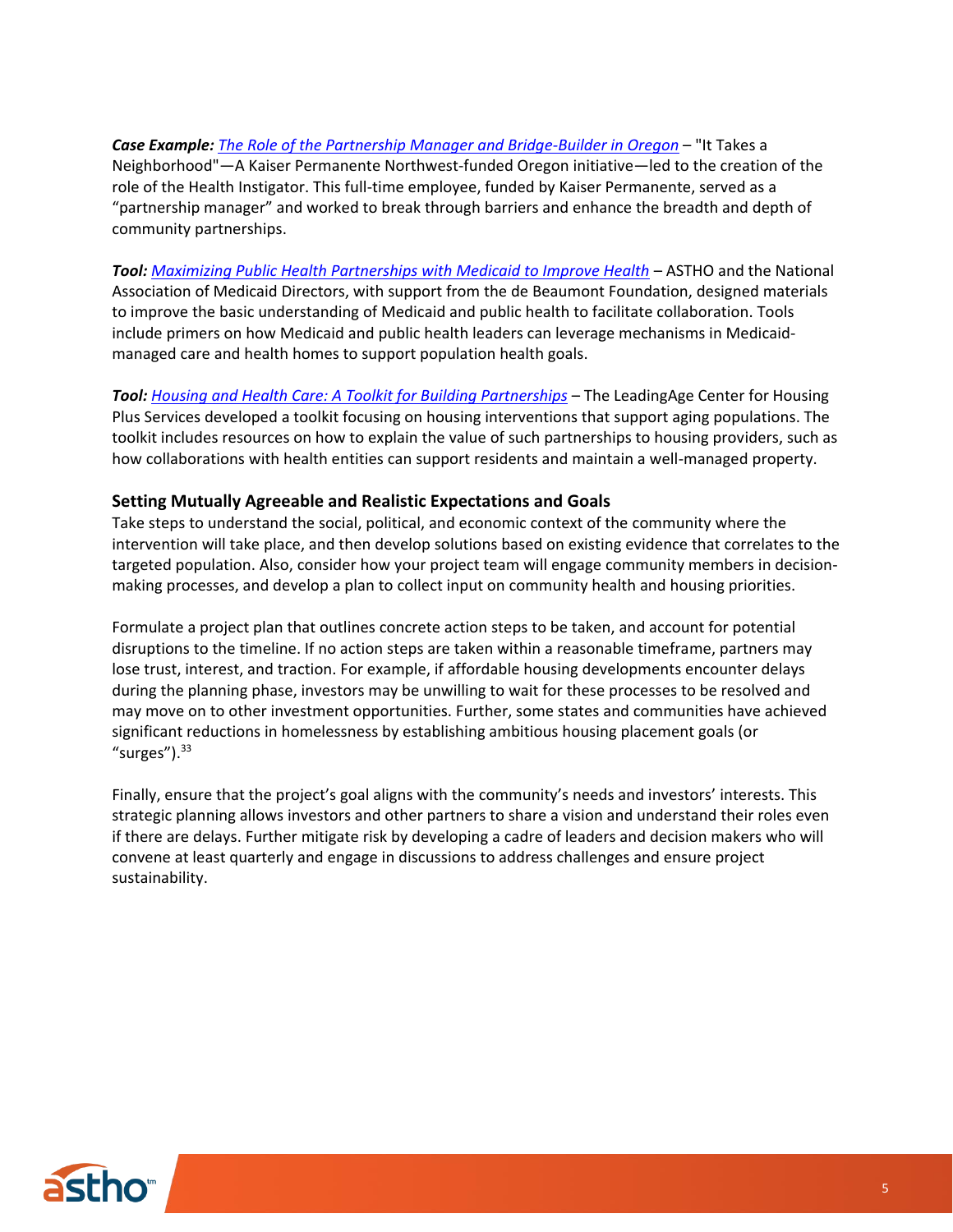## **Questions to consider:**

|  | 1. | Have I articulated my priorities to my partner organization about this project?       |
|--|----|---------------------------------------------------------------------------------------|
|  | 2. | Do I know what my partner organization's priorities are for this project?             |
|  | 3. | What values do I and my partner organization share that could help shape the vision   |
|  |    | of our project?                                                                       |
|  | 4. | How does this project align with any of my organization's plans, my partner           |
|  |    | organization's plans, or my state's strategic plans?                                  |
|  | 5. | Has my partner organization shared their perception of what potential pitfalls this   |
|  |    | project might encounter?                                                              |
|  | 6. | How often will I be meeting or otherwise checking in with my partner on this project? |
|  | 7. | Have we set short-term and intermediate goals for the completion of this project?     |
|  | 8. | Have we clearly delegated time-bound tasks to the appropriate individuals or teams?   |
|  | 9. | What resources could I proactively line up now in case I need to draw upon them       |
|  |    | during the project's execution?                                                       |

*Case Example: [Housing the First 100, Orlando, FL](http://www.csh.org/wp-content/uploads/2016/09/Orlando-Frequent-User-Initiative-ProfileFINAL.pdf)* **–** In the Orland Housing First Initiative, "Housing the First 100," a collaborative group of healthcare providers, local law enforcement, and other government agencies provided case management, peer support, and housing connections to high-cost homeless populations that were frequent hospital utilizers. The collaborative prioritized building community buyin in the early stages of planning, and they have collectively determined priority populations using a vulnerability index.

*Case Example: Connecticut's 100[-Day Campaign to End Homelessness](https://www.usich.gov/news/connecticut-launches-100-day-effort-to-end-homelessness)* – In 2015, Connecticut's lieutenant governor launched a 100-day effort across four communities to tackle homelessness. The state engaged with the Rapid Results Institute, as well as charitable foundations, housing authorities, hospitals, the Veterans Administration, state Department of Mental Health and Addiction Services, and the Connecticut Coalition to End Homelessness. Partners met and agreed on a goal to house 75 percent of the chronically homeless population within a 100-day period. A clearly defined process was used among partners to:

- 1. conduct outreach using an assessment tool to prioritize individuals.
- 2. collect necessary documentation to move individuals into housing.
- 3. compile a list of available housing options.
- 4. match people with housing opportunities.

*Tool[: Prevention Institute Collaboration Multiplier](https://www.preventioninstitute.org/tools/collaboration-multiplier)* **–** The Prevention Institute's interactive framework can be used to analyze collaborative efforts across the field. It is designed to guide an organization to better understand which partners it needs and how to engage them. The Collaboration Multiplier can help lay the foundation for shared understanding and common ground between partners.

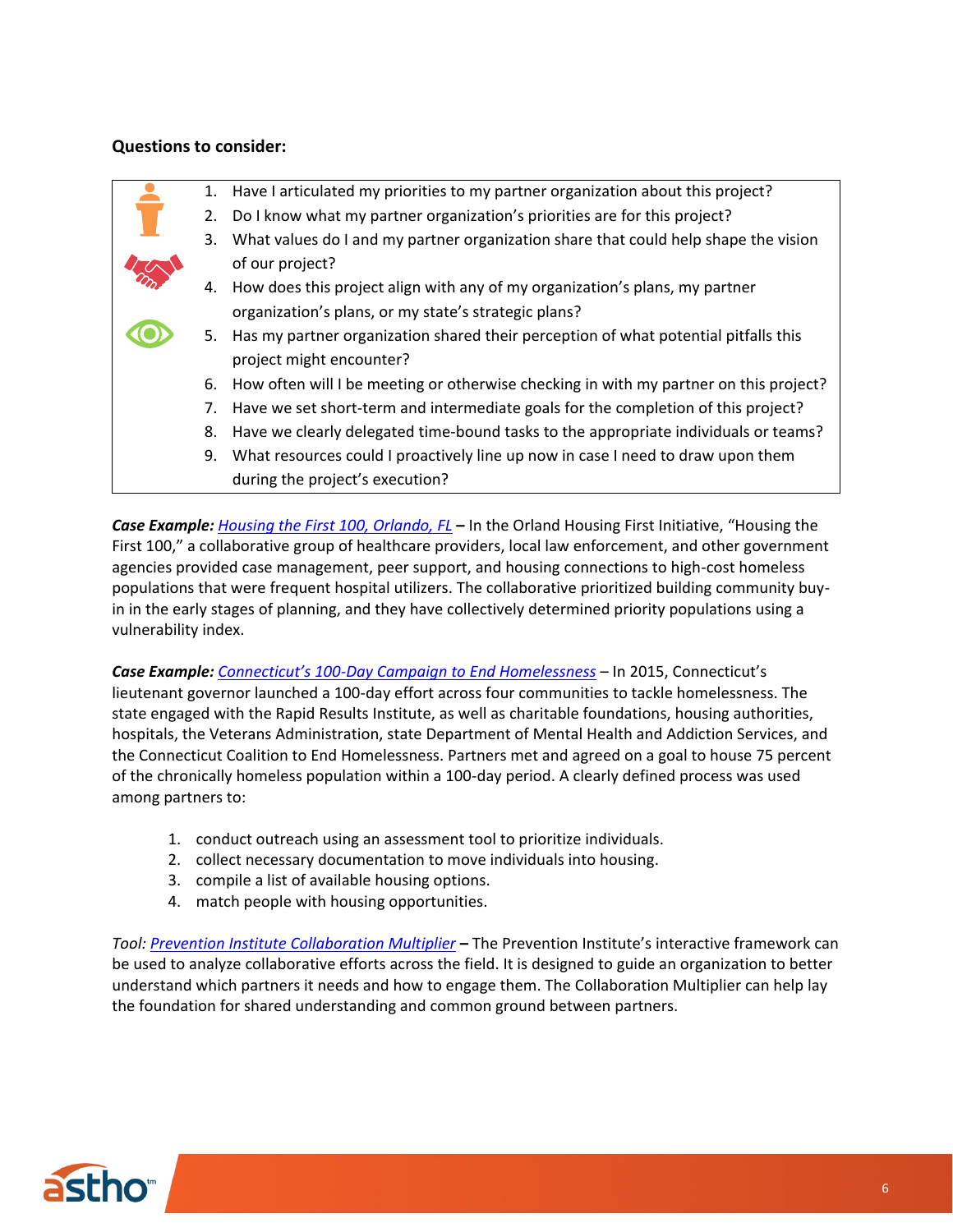## **Understanding the Range of Financing Options**

State health agencies, health systems, and other organizations are using a broad range of financing options to support housing improvement projects and other initiatives to increase access to housing and social services. Partners should be aware of options and innovations happening across other states. Partners should also be mindful of how other sectors may have different budget cycles, spending restrictions, and reporting requirements. A sample of financing mechanisms that have supported crosssector partnerships include the following:

- *Direct investments from hospitals and health systems, possibly in alignment with community benefit dollars*. An example of this is comes from Portland, Oregon, where five hospitals and a nonprofit health plan are donating more than \$20 million to help build nearly 400 housing units for homeless and low-income individuals.<sup>34</sup>
- *Blending and braiding public dollars.* Combining multiple funding streams (e.g., across public health and social service agencies) is an option to diversify funding and build programmatic resilience.<sup>35</sup>
- *Use of Low-Income Housing Tax Credits (LIHTC)*. Created by the Tax Reform Act of 1986, the LIHTC program gives State and local LIHTC-allocating agencies the equivalent of nearly \$8 billion in annual budget authority to issue tax credits for the acquisition, rehabilitation, or new construction of rental housing targeted to lower-income households.<sup>36</sup>
- *Medicaid innovations that invest in housing-related services and/or screening for the social*  determinants of health. Efforts like the CMS Accountable Health Communities (AHC)<sup>37</sup> initiative can be used creatively to support housing programs. In addition, Medicaid Section 1115 waivers are being used to provide supportive services, including housing service navigation, for individuals who have behavioral health needs or are experiencing homelessness.<sup>38</sup>
- *Managed care organization contracts that include housing-related services*. An example is Mercy Maricopa, a nonprofit healthcare plan in Phoenix, Arizona, that manages behavioral healthcare for Medicaid-eligible adults and children. The services provided to Medicaid-eligible residents by Mercy Maricopa serve as the match required for HUD housing vouchers; in addition, some state-only Medicaid funds are used to acquire and/or subsidize housing for these individuals. In combination, these resources allow Medicaid members to receive individualized services in the community of their choice, ensuring that HUD funds are focused on expanding housing opportunities.<sup>39</sup>
- *Reinvesting savings created by supportive housing to increase the supply of rental assistance*. Massachusetts, for instance, funds supportive housing for about 1,300 households. At least 34 states have at least one program that provides housing assistance to low-income people, which often are used for supportive housing.<sup>40</sup>
- *Money Follows the Person (MFP) demonstration projects*. As of December 2016, over 75,151 people with chronic conditions and disabilities have transitioned from institutions back into the community through MFP programs. The Affordable Care Act of 2010 strengthened and expanded the MFP program, allowing more states to apply. There are currently 43 states and the District of Columbia participating in the demonstration.<sup>41</sup>

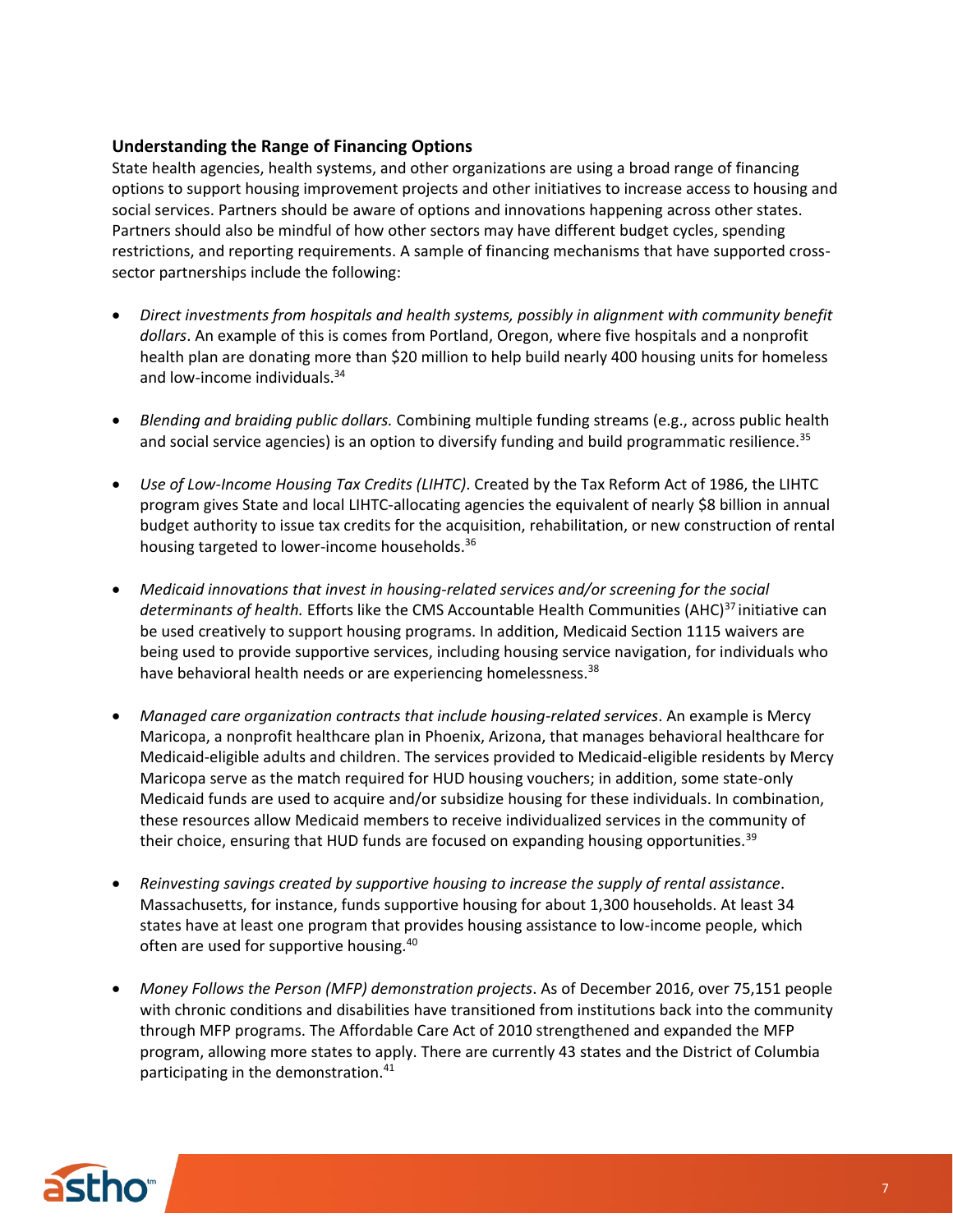#### **Questions to consider:**

|                |    | Are we aware of state and federal funding cycles, application processes, and/or      |
|----------------|----|--------------------------------------------------------------------------------------|
|                |    | reporting requirements?                                                              |
|                | 2. | Am I engaged with my partners in the state Medicaid agency? If so, what data or      |
|                |    | evidence do I need to collect before I meet with them (e.g., return on investment    |
|                |    | data)?                                                                               |
|                | 3. | What existing projects are underway in my state? Is there an AHC bridge organization |
| $2\frac{1}{2}$ |    | grantee in our state, and are we in contact with them? Is there an MFP               |
|                |    | demonstration in our state?                                                          |

*Tool: [CMS Informational Bulletin: Coverage of Housing-related Activities and Services for Individuals with](https://www.medicaid.gov/federal-policy-guidance/downloads/CIB-06-26-2015.pdf)  [Disabilities](https://www.medicaid.gov/federal-policy-guidance/downloads/CIB-06-26-2015.pdf)* – CMS shared an information bulletin to clarify the circumstances under which Medicaid reimburses for certain housing-related activities, with the goal of promoting community integration for individuals with disabilities, older adults needing long-term services, and those experiencing chronic homelessness.

*Tool: [State and Federal Healthy Housing Financing Initiatives](http://www.astho.org/HiAP/Environmental-HiAP/Housing-Financing/)* – While not exhaustive, ASTHO compiled a collection of several place-based initiatives that can finance residential and community health improvement projects.

*Tool: [Strategies to Strengthen Health and Housing Partnerships through Medicaid to Improve Health](https://nashp.org/wp-content/uploads/2017/07/Strategies-to-Strengthen-Health-and-Housing-Partnerships.pdf)  [Care for Individuals Experiencing Homelessness](https://nashp.org/wp-content/uploads/2017/07/Strategies-to-Strengthen-Health-and-Housing-Partnerships.pdf)* – The National Academy for State Health Policy (NASHP) created an issue brief that outlines a variety of federal authorities and delivery systems that can be used to increase access to supportive housing services. NASHP has also compiled a collection of [additional](https://nashp.org/housing-and-health-resources-for-states/)  [resources for state policymakers](https://nashp.org/housing-and-health-resources-for-states/), including a case example on Louisiana's permanent supportive housing program, which is administered jointly by the state Medicaid agency and housing authority.

#### **Data Gathering, Storing, and Sharing**

Construction of data infrastructure can be a labor-intensive and lengthy process. Barriers to data sharing may also arise from concerns about proprietary information or processes for linking data. Therefore, it is important to determine the party or parties responsible for developing, implementing, and maintaining data infrastructure early in the planning process. Establish a formal data sharing agreement that can be presented within a memorandum of understanding (MOU) in consultation with the appropriate legal experts that outlines the responsibilities of each party and the process through which data will be shared. An MOU also allows for all parties to mutually agree upon the purpose and goals for data collection to ensure data will be actionable.

The presence of strong leaders can also help support the development of cross-sector partnerships and overcome data sharing challenges. Leaders may have the capacity to directly influence resource allocation and development, particularly around data infrastructure. Leaders can also bring diverse partners together and build the support necessary to spur action.

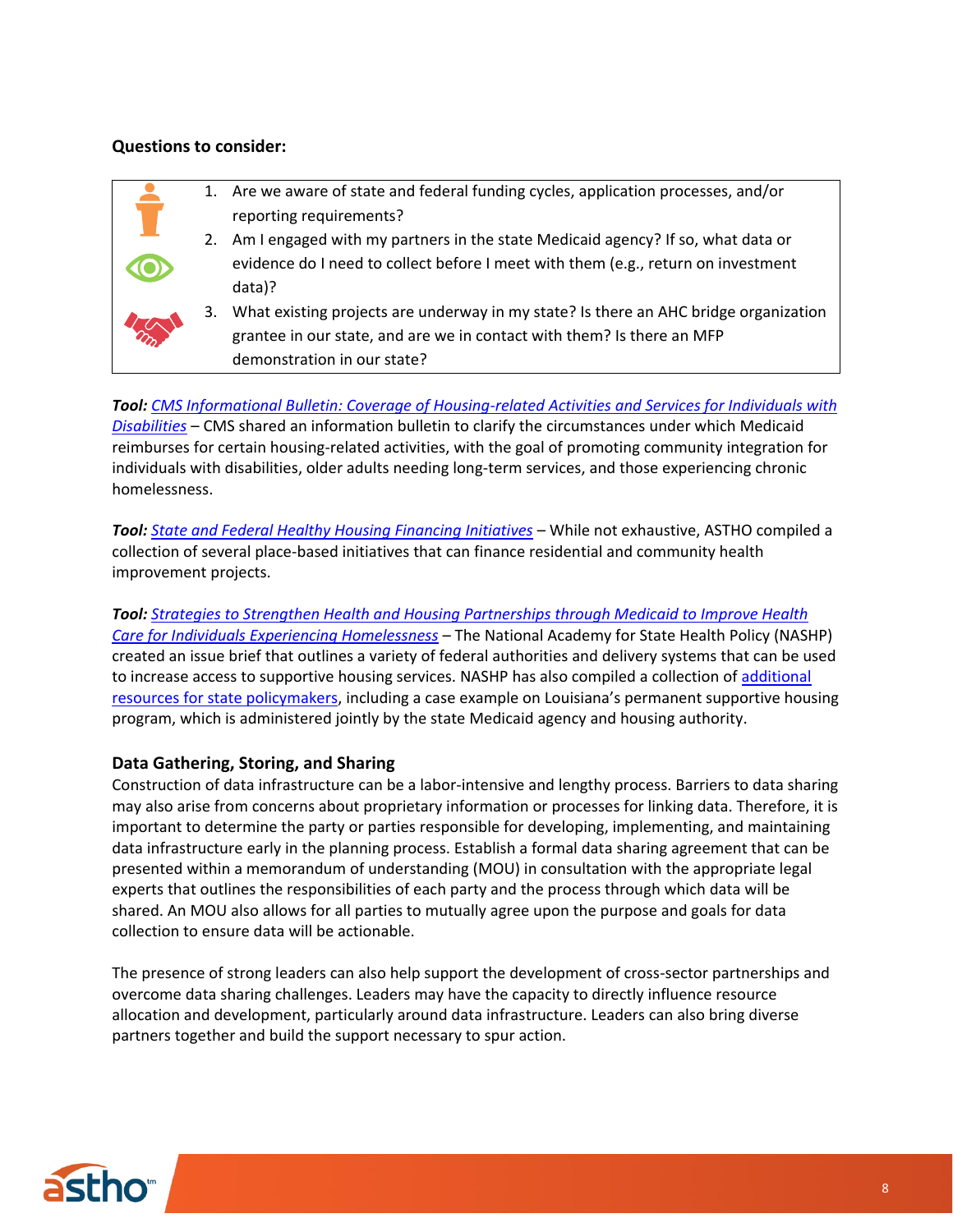#### **Questions to consider:**

|           | 1.             | Does my organization have a comprehensive information technology/data strategy?<br>How does this initiative fit (or not) with my partner organization's strategic<br>objectives?                                                                         |
|-----------|----------------|----------------------------------------------------------------------------------------------------------------------------------------------------------------------------------------------------------------------------------------------------------|
| Įdr.<br>F | 2.<br>3.<br>4. | How will my partner organization and I handle sensitive information?<br>Who is responsible for developing and maintaining the infrastructure for data-<br>sharing?<br>What kind of information will we collect, and what do we want to do with it during |
|           |                | and/or after the completion of the project?                                                                                                                                                                                                              |

*Case Example: [Washington State Data Sharing through the Accountable Communities of Health](http://dashconnect.org/wp-content/uploads/2016/10/King-County.pdf)* – Public health agencies in Seattle and King County, Washington, are linking housing data with Medicaid claims records to paint a more complete picture of health and healthcare utilization among public housing residents. The agencies will engage in bi-directional exchange of de-identified data with the goal of preventing chronic disease and reducing health inequities.

*Case Example: [Data-Sharing Ending Chronic Homelessness in Maine](https://www.usich.gov/news/how-data-is-ending-chronic-homelessness-in-maine)* – Maine developed a Statewide Homeless Council through state legislation. The council included the Housing Authority, the Department of Health and Human Services, the Department of Corrections, the Bureau of Veterans' Services, and regional assemblies. The council used cross-sector data to identify individuals who were chronically homeless or at risk of becoming chronically homeless and targeted community-based resources to those individuals. Between 2013-2015, Maine showed a 53 percent decrease in the number of single adults staying at shelters for over 180 cumulative days.

*Tool: [Sources for Data on Social Determinants of Health](https://www.cdc.gov/socialdeterminants/data/index.htm)* – CDC has compiled a collection of data sources that can illustrate the social determinants of health at the national, state, and county or city levels.

# **Conclusion**

Housing plays an important role in disease prevention and health equity.<sup>42</sup> State and territorial health agencies can use limited resources most effectively by investing in evidence-based, upstream prevention strategies that improve the health of the full community, such as place-based innovations that address housing.<sup>43</sup> However, governmental public health cannot achieve population health alone, and a broad range of partners, including communities, are needed to address social determinants of health and create vibrant and healthy neighborhoods. For example, public health leaders can employ place-based community assessments of factors that influence health and wellbeing and subsequently address those identified needs through community-driven interventions.

As cross-sector partnerships emerge at the local and state levels, common themes are emerging around the need to build a business case that is attractive to different payers and investors, as well as to address the priorities and practical realities of partners. In addition, early practices indicate that there are benefits to engaging high-level leadership in spearheading partnerships and facilitating data-sharing between sectors and partners. Federal and state agencies are also coming forward to build a supportive environment where new innovations can blossom. Cross-sector partnerships are capable of blending unique perspectives, expertise, and community relationships, and offer a promising path forward towards improved population health.

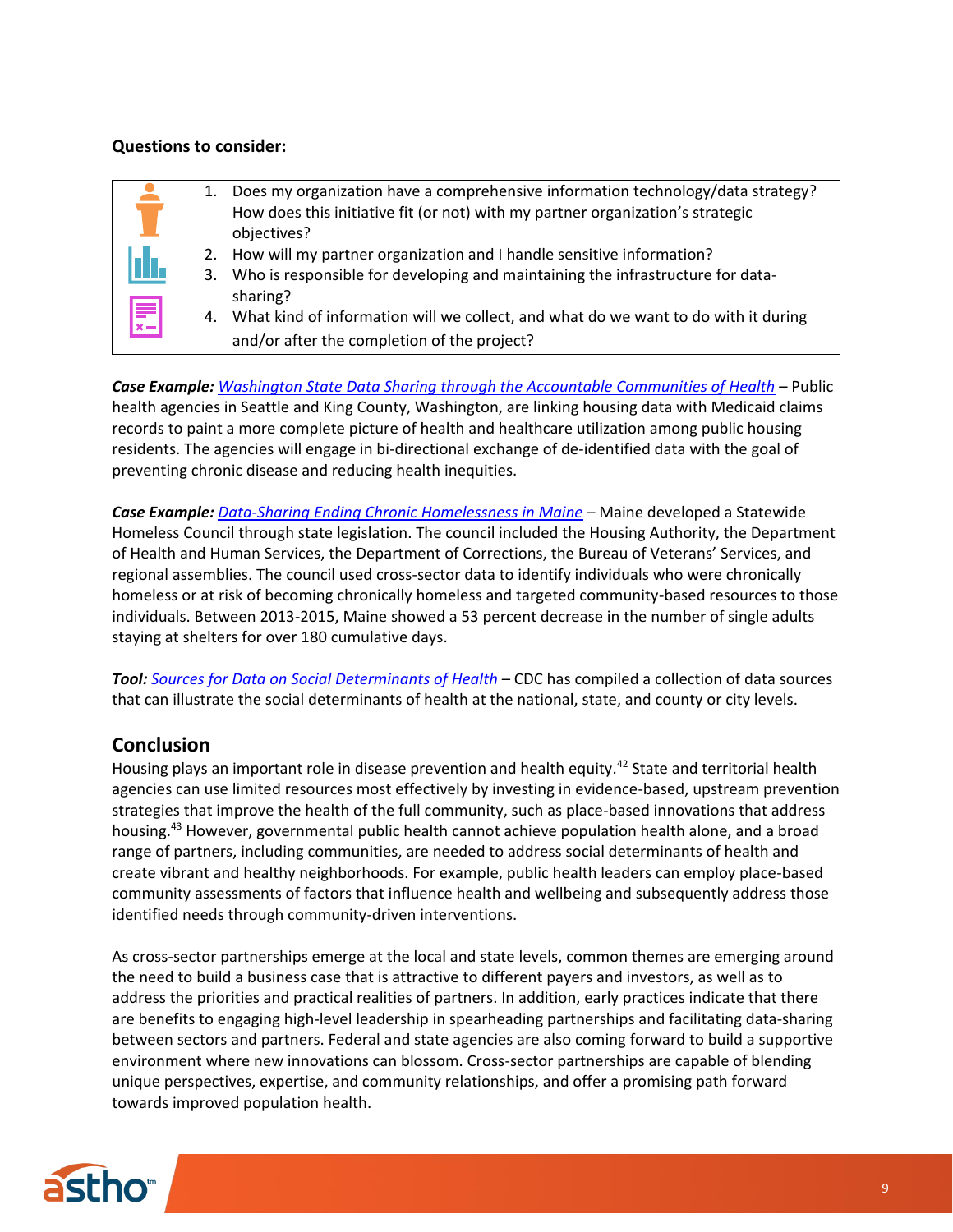*This project was supported by the Centers for Disease Control and Prevention (CDC) of the U.S. Department of Health and Human Services (HHS) under grant number CDC-RFA-OT13-130203CONT16 and Health Systems, Social Determinants, and Public Health. This information or content and conclusions are those of the authors and should not be construed as the official position or policy of, nor should any endorsements be inferred by CDC, HHS or the U.S. Government.*

<sup>3</sup> Center for Housing Policy. "The Impacts of Affordable Housing and Health: A Research Summary." Available at: [https://www.rupco.org/wp-content/uploads/pdfs/The-Impacts-of-Affordable-Housing-on-Health-](https://www.rupco.org/wp-content/uploads/pdfs/The-Impacts-of-Affordable-Housing-on-Health-CenterforHousingPolicy-Maqbool.etal.pdf)

[CenterforHousingPolicy-Maqbool.etal.pdf.](https://www.rupco.org/wp-content/uploads/pdfs/The-Impacts-of-Affordable-Housing-on-Health-CenterforHousingPolicy-Maqbool.etal.pdf) Accessed 5-16-18.

<sup>8</sup> American Public Health Association. "Healthy, safe housing linked to healthier, longer lives: Housing a social determinant of health." Available at: [http://thenationshealth.aphapublications.org/content/46/7/1.3.](http://thenationshealth.aphapublications.org/content/46/7/1.3) Accessed 5-16-18.

<sup>9</sup> Brookings Institute. "Re-balancing medical and social spending to promote health: Increasing state flexibility to improve health through housing." Available at: [https://www.brookings.edu/blog/usc-brookings-schaeffer-on](https://www.brookings.edu/blog/usc-brookings-schaeffer-on-health-policy/2017/02/15/re-balancing-medical-and-social-spending-to-promote-health-increasing-state-flexibility-to-improve-health-through-housing/)[health-policy/2017/02/15/re-balancing-medical-and-social-spending-to-promote-health-increasing-state](https://www.brookings.edu/blog/usc-brookings-schaeffer-on-health-policy/2017/02/15/re-balancing-medical-and-social-spending-to-promote-health-increasing-state-flexibility-to-improve-health-through-housing/)[flexibility-to-improve-health-through-housing/.](https://www.brookings.edu/blog/usc-brookings-schaeffer-on-health-policy/2017/02/15/re-balancing-medical-and-social-spending-to-promote-health-increasing-state-flexibility-to-improve-health-through-housing/) Accessed 5-22-18.

 $10$  Substance Abuse and Mental Health Services Administration. "Poverty and Housing." Available at: [https://www.samhsa.gov/homelessness-housing/poverty-housing.](https://www.samhsa.gov/homelessness-housing/poverty-housing) Accessed 5-16-18.

<sup>11</sup> Homeless Hub. "Transitional Housing. Available at: [http://homelesshub.ca/solutions/housing-accommodation](http://homelesshub.ca/solutions/housing-accommodation-and-supports/transitional-housing)[and-supports/transitional-housing.](http://homelesshub.ca/solutions/housing-accommodation-and-supports/transitional-housing) Accessed 5-18-18.

<sup>12</sup> National Center for Healthy Housing. "Housing and Health: New Opportunities for Dialogue and Action." Available at:

[http://changelabsolutions.org/sites/default/files/Health%20%20Housing%20New%20Opportunities\\_final.pdf.](http://changelabsolutions.org/sites/default/files/Health%20%20Housing%20New%20Opportunities_final.pdf) Accessed 5-17-18.

<sup>13</sup> Build Healthy Places Network. "How Do Neighborhood Conditions Shape Health?" Available at: [https://www.buildhealthyplaces.org/content/uploads/2015/09/How-Do-Neighborhood-Conditions-Shape-](https://www.buildhealthyplaces.org/content/uploads/2015/09/How-Do-Neighborhood-Conditions-Shape-Health.pdf)[Health.pdf.](https://www.buildhealthyplaces.org/content/uploads/2015/09/How-Do-Neighborhood-Conditions-Shape-Health.pdf) Accessed 5-16-18.

<sup>14</sup> Health Impact Project. "Health Impact Assessment and Housing: Opportunities for the Housing Sector." Available at: [https://www.pewtrusts.org/~/media/assets/2016/03/opportunities\\_for\\_the\\_housing\\_sector.pdf.](https://www.pewtrusts.org/~/media/assets/2016/03/opportunities_for_the_housing_sector.pdf) Accessed 10-4-18.

<sup>15</sup> American Public Health Association. "Housing and Homelessness as a Public Health Issue." Available at: [https://www.apha.org/policies-and-advocacy/public-health-policy-statements/policy](https://www.apha.org/policies-and-advocacy/public-health-policy-statements/policy-database/2018/01/18/housing-and-homelessness-as-a-public-health-issue)[database/2018/01/18/housing-and-homelessness-as-a-public-health-issue.](https://www.apha.org/policies-and-advocacy/public-health-policy-statements/policy-database/2018/01/18/housing-and-homelessness-as-a-public-health-issue) Accessed 5-16-18.



 $\overline{a}$ 

<sup>&</sup>lt;sup>1</sup> Robert Wood Johnson Foundation. "Medicaid and Social Determinants of Health." Available at: [https://www.healthmanagement.com/wp-content/uploads/SHVS\\_SocialDeterminants\\_HMA\\_July2017.pdf.](https://www.healthmanagement.com/wp-content/uploads/SHVS_SocialDeterminants_HMA_July2017.pdf) Accessed 5-17-18.

<sup>2</sup> American Hospital Association. "Housing and the Role of Hospitals." Available at: [http://www.hpoe.org/Reports-](http://www.hpoe.org/Reports-HPOE/2017/housing-role-of-hospitals.pdf)[HPOE/2017/housing-role-of-hospitals.pdf.](http://www.hpoe.org/Reports-HPOE/2017/housing-role-of-hospitals.pdf) Accessed 5-17-18.

<sup>4</sup> Health Impact Project. "Health Impact Assessment and Housing: Opportunities for the housing sector." Available at: [http://www.pewtrusts.org/~/media/assets/2016/03/opportunities\\_for\\_the\\_housing\\_sector.pdf.](http://www.pewtrusts.org/~/media/assets/2016/03/opportunities_for_the_housing_sector.pdf) Accessed 5-16-18.

<sup>5</sup> National Low Income Housing Coalition. "The Gap: A Shortage of Affordable Homes." Available at: [http://nlihc.org/sites/default/files/gap/Gap-Report\\_2018.pdf.](http://nlihc.org/sites/default/files/gap/Gap-Report_2018.pdf) Accessed 5-17-18.

<sup>6</sup> National Center for Healthy Housing. "Housing and Health: New Opportunities for Dialogue and Action." Available at: [http://changelabsolutions.org/sites/default/files/Health%20%20Housing%20New%20Opportunities\\_final.pdf.](http://changelabsolutions.org/sites/default/files/Health%20%20Housing%20New%20Opportunities_final.pdf)  Accessed 5-16-18.

 $7$  O'Connell J (December 2005). "Premature Mortality in Homeless Populations: A Review of the Literature." National Health Care for the Homeless Council. Available at[: http://santabarbarastreetmedicine.org/wp](http://santabarbarastreetmedicine.org/wp-content/uploads/2011/04/PrematureMortalityFinal.pdf)[content/uploads/2011/04/PrematureMortalityFinal.pdf.](http://santabarbarastreetmedicine.org/wp-content/uploads/2011/04/PrematureMortalityFinal.pdf) Accessed 6-11-18.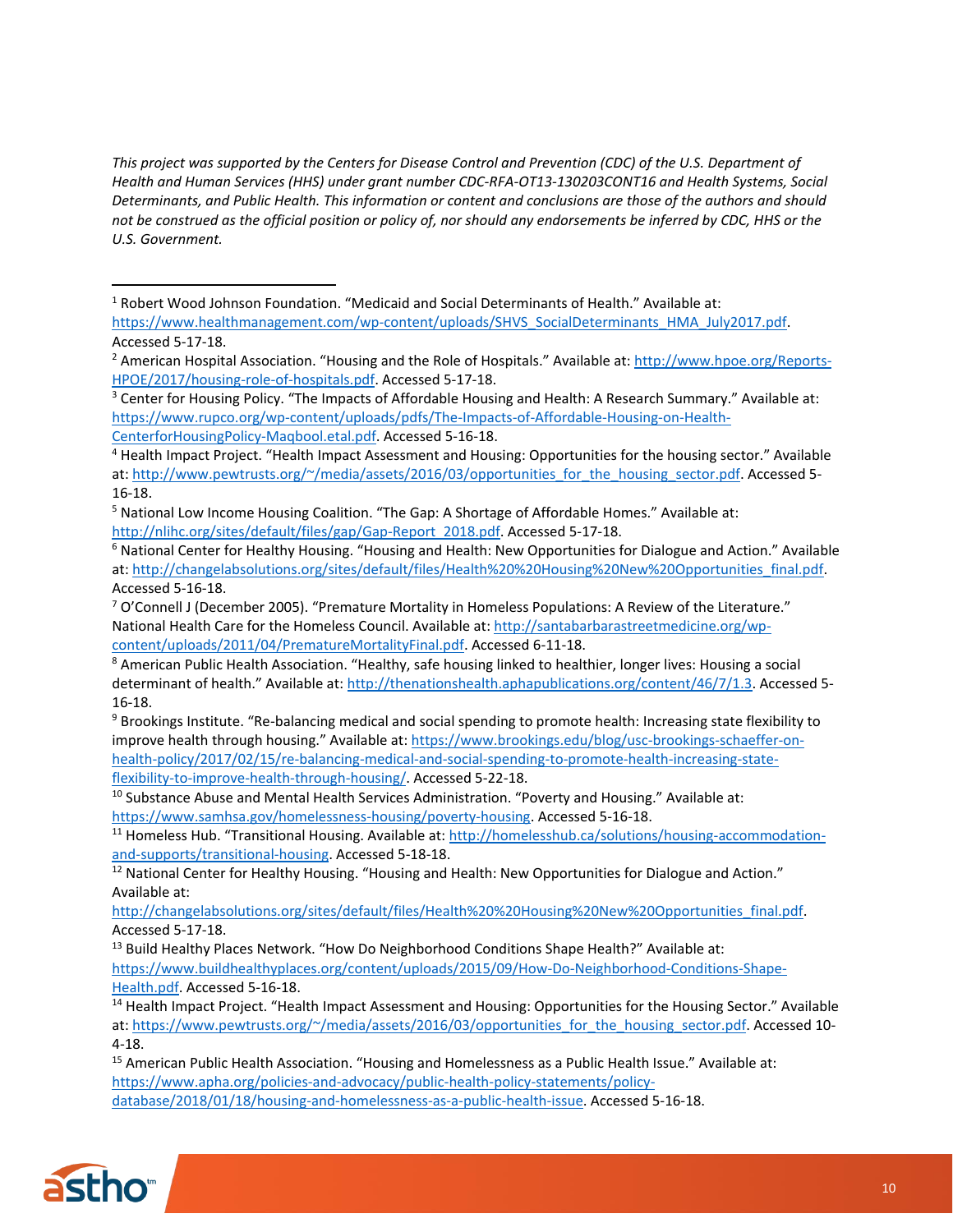<sup>16</sup> Schanzer B, Dominguez B, Shrout PE, Caton CLM. (March 7, 2006). "Homelessness, Health Status, and Health Care Use." *American Journal of Public Health.* Available at:

[https://ajph.aphapublications.org/doi/abs/10.2105/AJPH.2005.076190.](https://ajph.aphapublications.org/doi/abs/10.2105/AJPH.2005.076190) Accessed 5-16-18.

<sup>17</sup> Kushel MB, Bangsberg D, Perry S, Moss A (June 2002). "Emergency Department Use Among the Homeless and Marginally Housed: Results from a Community-Based Study." *American Journal of Public Health*. Available at: https://www.researchgate.net/publication/11382633 Emergency Department Use Among the Homeless and [Marginally\\_Housed\\_Results\\_From\\_a\\_Community-Based\\_Study.](https://www.researchgate.net/publication/11382633_Emergency_Department_Use_Among_the_Homeless_and_Marginally_Housed_Results_From_a_Community-Based_Study) Accessed 6-22-18.

<sup>18</sup> Relias. "Healthcare Costs Reduced When Patients Have a Place to Live." Available at: [https://www.ahcmedia.com/articles/140835-healthcare-costs-reduced-when-patients-have-a-place-to-live.](https://www.ahcmedia.com/articles/140835-healthcare-costs-reduced-when-patients-have-a-place-to-live) Accessed 5-22-18.

 $19$  Hedgecock S. (March 1, 2016). "To Lower Medicaid Costs, Start with Affordable Housing." Forbes. Available at: [https://www.forbes.com/sites/sarahhedgecock/2016/03/01/to-lower-medicaid-costs-start-with-affordable](https://www.forbes.com/sites/sarahhedgecock/2016/03/01/to-lower-medicaid-costs-start-with-affordable-housing/#71d0308f3b70)[housing/#71d0308f3b70.](https://www.forbes.com/sites/sarahhedgecock/2016/03/01/to-lower-medicaid-costs-start-with-affordable-housing/#71d0308f3b70) Accessed 6-11-18.

<sup>20</sup> Urban Institute. "Why are children of renters more vulnerable to asthma?" Available at:

[https://www.urban.org/urban-wire/why-are-children-renters-more-vulnerable-asthma.](https://www.urban.org/urban-wire/why-are-children-renters-more-vulnerable-asthma) Accessed 5-17-18. <sup>21</sup> Sandel M, Sheward R, Ettinger S, Coleman SM, et al. (January 2018). "Unstable Housing and Caregiver and Child Health in Renter Families." *Pediatrics.* Available at:

[http://pediatrics.aappublications.org/content/early/2018/01/18/peds.2017-2199.](http://pediatrics.aappublications.org/content/early/2018/01/18/peds.2017-2199) Accessed 5-22-18.

<sup>22</sup> The Bipartisan Policy Center. "America's Growing Senior Population: Assessing the Dimensions of the Demographic Challenge." Available at: [https://bipartisanpolicy.org/wp-content/uploads/2015/09/BPC-Housing-](https://bipartisanpolicy.org/wp-content/uploads/2015/09/BPC-Housing-Health-Senior-Population.pdf)[Health-Senior-Population.pdf.](https://bipartisanpolicy.org/wp-content/uploads/2015/09/BPC-Housing-Health-Senior-Population.pdf) Accessed 5-17-18.

<sup>23</sup> U.S. Department of Labor Bureau of Labor Statistics (Sept. 11, 2018). "Economic News Release: Consumer Expenditures – 2017." Available at: [https://www.bls.gov/news.release/cesan.nr0.htm.](https://www.bls.gov/news.release/cesan.nr0.htm) Accessed 10-4-18.

<sup>24</sup> CDC. "Communities in Crisis: Is there a generalized HIV epidemic in impoverished urban areas of the United States?" Available at: [https://www.cdc.gov/hiv/group/poverty.html.](https://www.cdc.gov/hiv/group/poverty.html) Accessed 9-4-18.

 $25$  Aidala AA, Lee G, Abramson DM, Messeri P, Siegler A (2007). "Housing need, housing assistance, and connection to medical care." *AIDS & Behavior*, 11(6)/Supp. 2: S101-S115.

<sup>26</sup> Health Resources and Services Administration (2017). Ryan White HIV/AIDS Program Annual Client-Level Data Report 2016. 10-11.

<sup>27</sup> National Fair Housing Alliance. "The Case for Fair Housing: 2017 Fair Housing Trends Report." Available at: [http://nationalfairhousing.org/wp-content/uploads/2017/07/TRENDS-REPORT-2017-FINAL.pdf.](http://nationalfairhousing.org/wp-content/uploads/2017/07/TRENDS-REPORT-2017-FINAL.pdf) Accessed 6-22-18.

<sup>28</sup> Mays V, Cochran S, Barnes N (October 2014). "Race, Race-based Discrimination, and Health Outcomes Among African Americans." Available at: [https://www.ncbi.nlm.nih.gov/pmc/articles/PMC4181672/.](https://www.ncbi.nlm.nih.gov/pmc/articles/PMC4181672/) Accessed 6-22-18. <sup>29</sup> Robert Wood Johnson Foundation. "What's the Connection Between Residential Segregation and Health?" Available at[: https://www.rwjf.org/en/blog/2016/03/whats-the-connection-between-residential-segregation-and](https://www.rwjf.org/en/blog/2016/03/whats-the-connection-between-residential-segregation-and-health.html)[health.html.](https://www.rwjf.org/en/blog/2016/03/whats-the-connection-between-residential-segregation-and-health.html) Accessed 6-22-18.

 $30$  Ibid.

 $\overline{a}$ 

<sup>31</sup> Seattle & King County Public Health. "Why 50-Year-Old Housing Practices Could Be Linked to Poor Health Outcomes Today." *Public Health Insider.* Available at[: https://publichealthinsider.com/2016/07/21/why-50-year](https://publichealthinsider.com/2016/07/21/why-50-year-old-housing-practices-could-be-linked-to-poor-health-outcomes-today/)[old-housing-practices-could-be-linked-to-poor-health-outcomes-today/.](https://publichealthinsider.com/2016/07/21/why-50-year-old-housing-practices-could-be-linked-to-poor-health-outcomes-today/) Accessed 6-22-18.

<sup>32</sup> Mercy Housing and the Low Income Investment Fund. "Innovative Models in Health and Housing." Available at: [http://www.liifund.org/wp-content/uploads/2017/08/Health-and-Housing-LIIF-Mercy-Report-2017.pdf.](http://www.liifund.org/wp-content/uploads/2017/08/Health-and-Housing-LIIF-Mercy-Report-2017.pdf) Accessed 5-16-18.

<sup>33</sup> U.S. Interagency Council on Homelessness. "10 Strategies to End Chronic Homelessness." Available at: [http://www.dcf.state.fl.us/PublicNotices/20160601\\_Council\\_handouts.pdf.](http://www.dcf.state.fl.us/PublicNotices/20160601_Council_handouts.pdf) Accessed 5-22-18.

<sup>34</sup> Deloitte. "Social determinants of health: How are hospitals and health systems investing in and addressing social needs?" Available at: [https://www2.deloitte.com/content/dam/Deloitte/us/Documents/life-sciences-health](https://www2.deloitte.com/content/dam/Deloitte/us/Documents/life-sciences-health-care/us-lshc-addressing-social-determinants-of-health.pdf)[care/us-lshc-addressing-social-determinants-of-health.pdf.](https://www2.deloitte.com/content/dam/Deloitte/us/Documents/life-sciences-health-care/us-lshc-addressing-social-determinants-of-health.pdf) Accessed 5-23-18.

35 National Academy for State Health Policy. "Blending, Braiding, and Block-Granting Funds for Public Health and Prevention: Implications for States." Available at: [https://nashp.org/wp](https://nashp.org/wp-content/uploads/2017/12/deBeaumont.pdf)[content/uploads/2017/12/deBeaumont.pdf.](https://nashp.org/wp-content/uploads/2017/12/deBeaumont.pdf) Accessed 5-23-18.